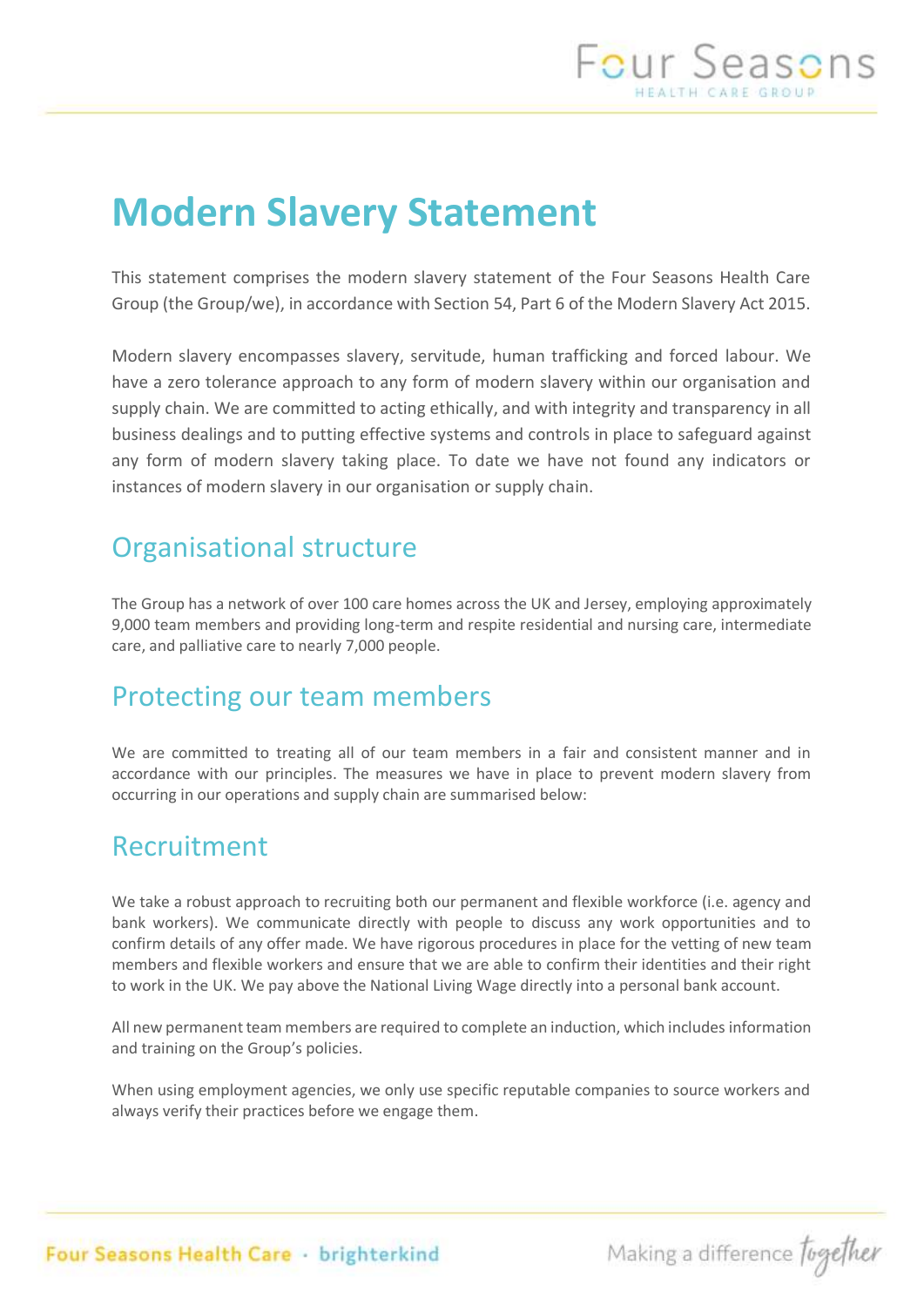## Policies

The Group is committed to achieving and maintaining high standards of professional and ethical conduct amongst all team members. Our expectations are made clear through a number of policies including, but not limited to, the following:

- Recruitment Policy, to ensure that our recruitment practices are robust and that checks are undertaken prior to employment commencing;
- Anti-Bribery and Corruption Policy, to ensure that the Group and its workforce cannot be bribed or otherwise coerced into unfair and unethical practices;
- Safeguarding Adults Policy, to ensure that there are consistent mechanisms in place for people to report concerns about vulnerable adults;
- Safeguarding Children Policy, to ensure that there are consistent mechanisms in place for people to report concerns about children;
- Whistleblowing Policy, to provide a mechanism for team members to raise concerns about alleged wrongdoing without fear of reprisal;
- Grievance Policy, to give team members a mechanism for raising concerns about their treatment at work; and
- Employee Handbook, which provides information to all team members on their statutory rights, including, but not limited to, sick pay, holiday pay and any other benefits that they might be entitled to by virtue of their employment.

## The Group's supply chains

Our approach to procurement and our supply chain includes:

- ensuring that our suppliers are carefully selected through robust supplier selection criteria/processes;
- requiring that the main contractor provides details of its sub-contractor(s) to enable the Group to check their credentials;
- randomly requesting that the main contractor provide details of its supply chain;
- ensuring that our contract documents contain a clause on human rights issues;

Four Seasons Health Care · brighterkind

Making a difference fugether